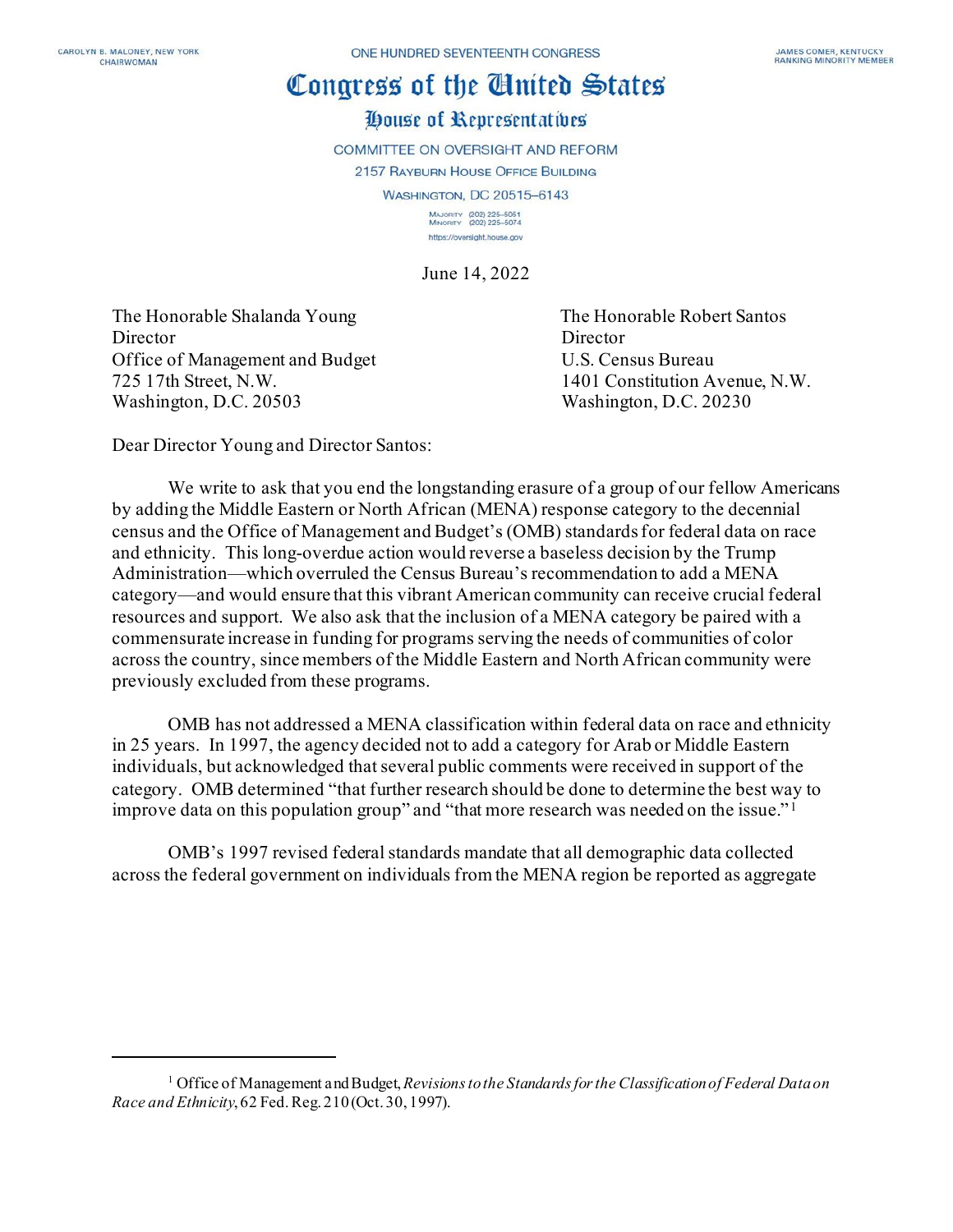The Honorable Shalanda Young The Honorable Robert Santos Page 2

within its "White" reference category.<sup>[2](#page-1-0)</sup> Since members of the MENA community trace their roots to either the Middle East or North Africa, OMB's standards fail to capture the lived experience of many community members.<sup>[3](#page-1-1)</sup>

For over a century, Americans of Middle Eastern or North African descent have been making valuable contributions to every aspect of American society—through the labor of workers, the innovations of scientists, the ingenuity of small business owners, and the creativity of artists. [4](#page-1-2) Many individuals in the MENA community have strong social bonds, forming a coherent social group within American society that shares many communal values regarding family and religion, moral values such as honor, hospitality, and humility, and common experiences of emigration and acculturation.

As you are aware, federal standards for the classification of data on race and ethnicity impact far more than population totals in the decennial census. OMB standards determine how our political institutions distribute material resources, political representation, and research funding. These resources are vital components of growth and development for any minority community, particularly those who experience historical barriers to meeting basic needs and accessing support.

Current Census Bureau and OMB policy excludes the MENA community from resources and services to address their needs and social conditions. OMB's current statistical policies effectively prevent federal agencies from considering and meeting the specific needs of the MENA community.

Over the past two decades, the possibility of including a MENA category in our national statistical system has been thoroughly studied, and the benefits have become clear. In 2010, the Census Bureau conducted the Race and Hispanic Origin Alternative Questionnaire Experiment. The Bureau reported that study participants felt that existing categories were "wrong" or "inaccurate," and that several participants recommended "that there be a separate racial category for those who would identify as Middle Eastern, North African, or Arab."[5](#page-1-3)

In 2015, the Census Bureau tested a MENA category for the 2020 Census. The category went into the field as part of the 2015 National Content Test. The results of the 2015 test showed that adding a distinct MENA category "appears to produce more accurate data" and "worked well to identify groups that self-identify as Middle Eastern or North African." In February 2017, the Bureau concluded, "The results of this research indicate that it is optimal to use a dedicated 'Middle Eastern or North African' response category." The Bureau recommended that a MENA

<sup>4</sup> H. Res. 353.

<span id="page-1-3"></span><span id="page-1-2"></span><sup>5</sup> Census Bureau, *2010 Census Race and Hispanic Origin Alternative Questionnaire Experiment Final Report* (Feb. 28, 2013) (online at www.census.gov/2010census/pdf/2010 Census Race HO AQE.pdf).

<sup>2</sup> *Id.*

<span id="page-1-1"></span><span id="page-1-0"></span><sup>3</sup> Germine H. Awad et al., *Lack of Arab or Middle Eastern and North African Health Data Undermines Assessment of Health Disparities*,American Journal of Public Health (Feb. 2022) (online at https://ajph.aphapublications.org/doi/10.2105/AJPH.2021.306590).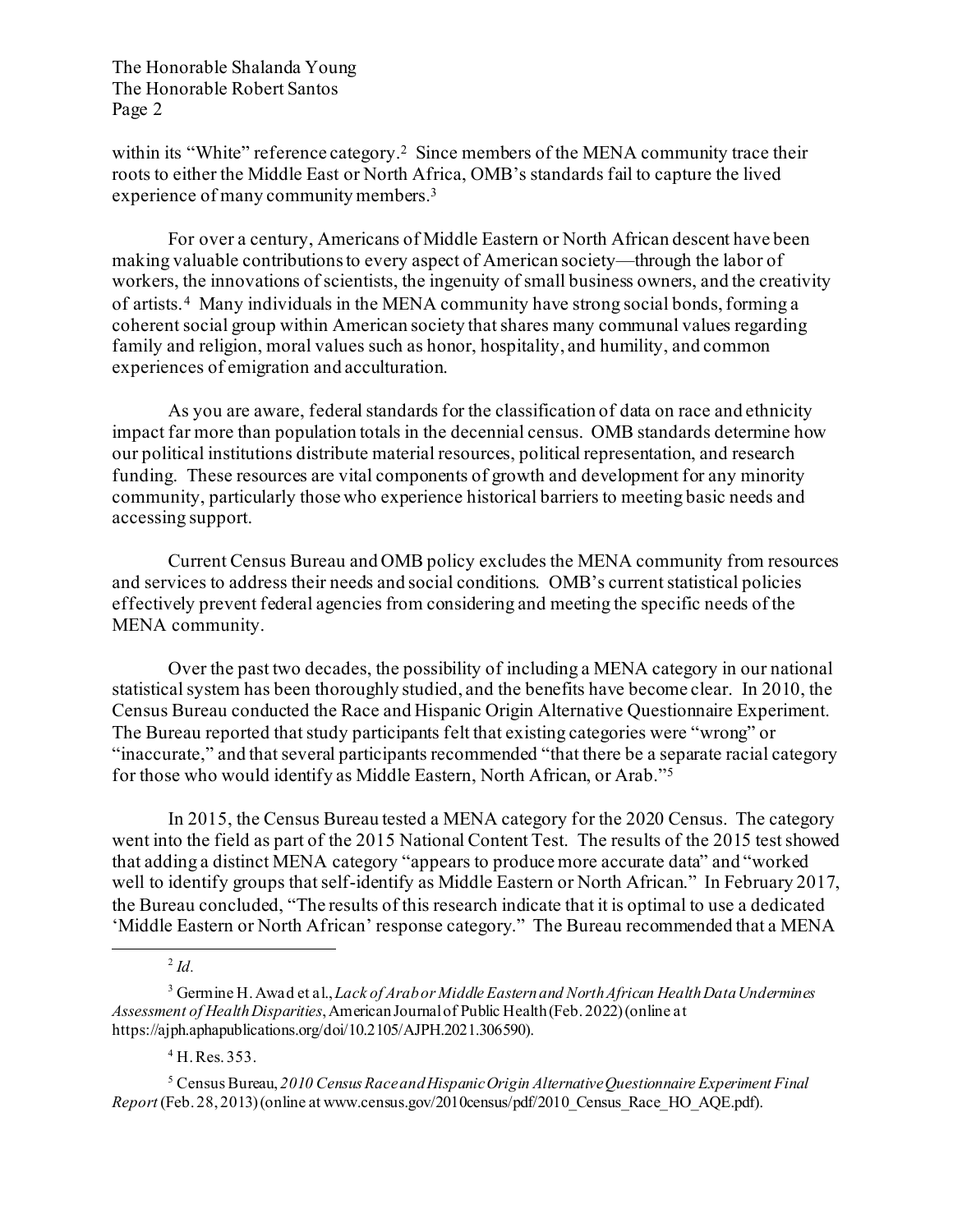The Honorable Shalanda Young The Honorable Robert Santos Page 3

category be added to the 2020 Census but noted that this "will ultimately be OMB's decision."<sup>6</sup> Despite support from expert statisticians within the Census Bureau and the American public, the Trump Administration unilaterally and unjustifiably decided to exclude a MENA category from the 2020 Census.

Congress has repeatedly recognized that the MENA community should be considered an underserved minority group under federal law. In September 2021, the Committee on Education and Labor highlighted "that Middle Eastern and North African (MENA) communities," among other groups, "have been excluded from the definition of 'culturally specific' in other federal programs for domestic violence and sexual assault victims." The Education and Labor Committee recommended that the Department of Health and Human Services include organizations serving the MENA community within its "grants for culturally specific services for racial and ethnic minority populations."[7](#page-2-1) Similarly, on January 13, 2022, Senators Gary Peters and Alex Padilla introduced a bill to authorize the Federal Emergency Management Agency to treat the MENA community as an underserved community for the purposes of addressing disaster resilience vulnerabilities.[8](#page-2-2)

Federal demographic data does not reflect the realities of MENA individuals and community-based organizations, which makes it increasingly difficult for advocates, researchers, agency officials, and policymakers to communicate, understand, and address community needs. As a result, federal policymaking and program implementation rarely address the lived experiences of members of the MENA community.

To better understand the health outcomes, socioeconomic conditions, political representation, and life changes of Americans of Middle Eastern or North African descent many of whom arrived in this country as refugees, members of protected status groups, or asylees—we strongly urge the Census Bureau to follow through on the President's promise to "support the creation of a new Middle East North Africa (MENA) category" on the decennial census and other federal surveys.[9](#page-2-3) We also urge the Office of Information and Regulatory Affairs within OMB to propose a rule to change the federal standards for Statistical Policy Directive No. 15 to add a dedicated "Middle Eastern or North African" category. Doing so would demonstrate the full extent of our collective commitment to racial equity in policymaking and support the growth and development of a burgeoning, and distinctly American, social group.

<span id="page-2-0"></span><sup>6</sup> Census Bureau, *2015 National Content Test Race and Ethnicity Analysis Report*(Feb. 28, 2017) (online at www2.census.gov/programs-surveys/decennial/2020/program-management/final-analysis-reports/2015nct-raceethnicity-analysis.pdf).

<span id="page-2-1"></span><sup>7</sup> Committee on Education and Labor, *Family Violence Prevention and Services Act* (Sept. 23, 2021) (H. Rept. 117-126)(online at www.congress.gov/congressional-report/117th-congress/house-report/126).

 $8 S. 3502.$ 

<span id="page-2-3"></span><span id="page-2-2"></span><sup>9</sup> Democratic National Committee, *Joe Biden and the Arab American Community: A Plan for Partnership* (online at https://joebiden.com/joe-biden-and-the-arab-american-community-a-plan-for-partnership/) (accessed Jan. 21, 2022).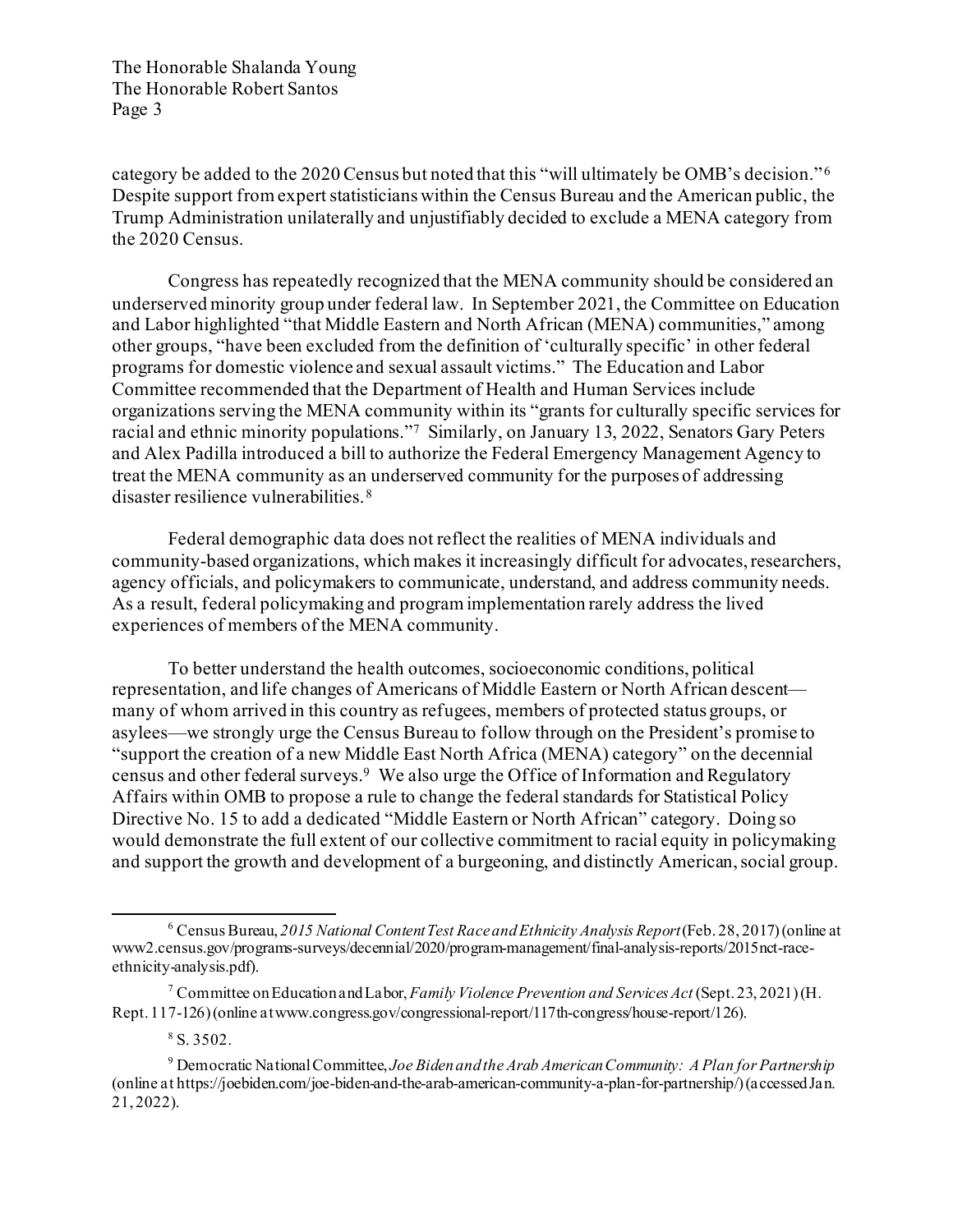The Honorable Shalanda Young The Honorable Robert Santos Page 4

The Committee on Oversight and Reform is the principal oversight committee of the House of Representatives and has broad authority to investigate "any matter" at "any time" under House Rule X. In addition, the Committee has jurisdiction over "[p]opulation and demography generally, including the Census.["10](#page-3-0) If you have any questions regarding this request, please contact Committee staff at (202) 225-5051.

Thank you for your attention to this matter.

Sincerely,

Uardon B. Malne Carolyn B. Maloney

Chairwoman Committee on Oversight and Reform

Art 1 hours of 2 minutes of the Colombia

Member of Congress

Gerald E. Connolly Camera and Tamie Raskin

Member of Congress V and Member of Congress

Ro Khanna Brenda Lawrence

 $\chi_{\ell\ell\ell\ell\ell\ell\ell}$  ,  $\chi_{\ell\ell\ell\ell\ell\ell\ell}$ 

Eleanor Holmes Norton Jackie Speier Member of Congress Member of Congress

<span id="page-3-0"></span><sup>10</sup> House rule X, clause  $1(n)(8)$ .

 $\ell$ ael

Rashida Tlaib Member of Congress

**K**rishnamoorthi Stephen F. Lynch V<br>her of Congress Member of Congress

 $\sqrt{2}$ 

 $M$  on  $M$  and  $M$  and  $M$ 

Member of Congress Member of Congress